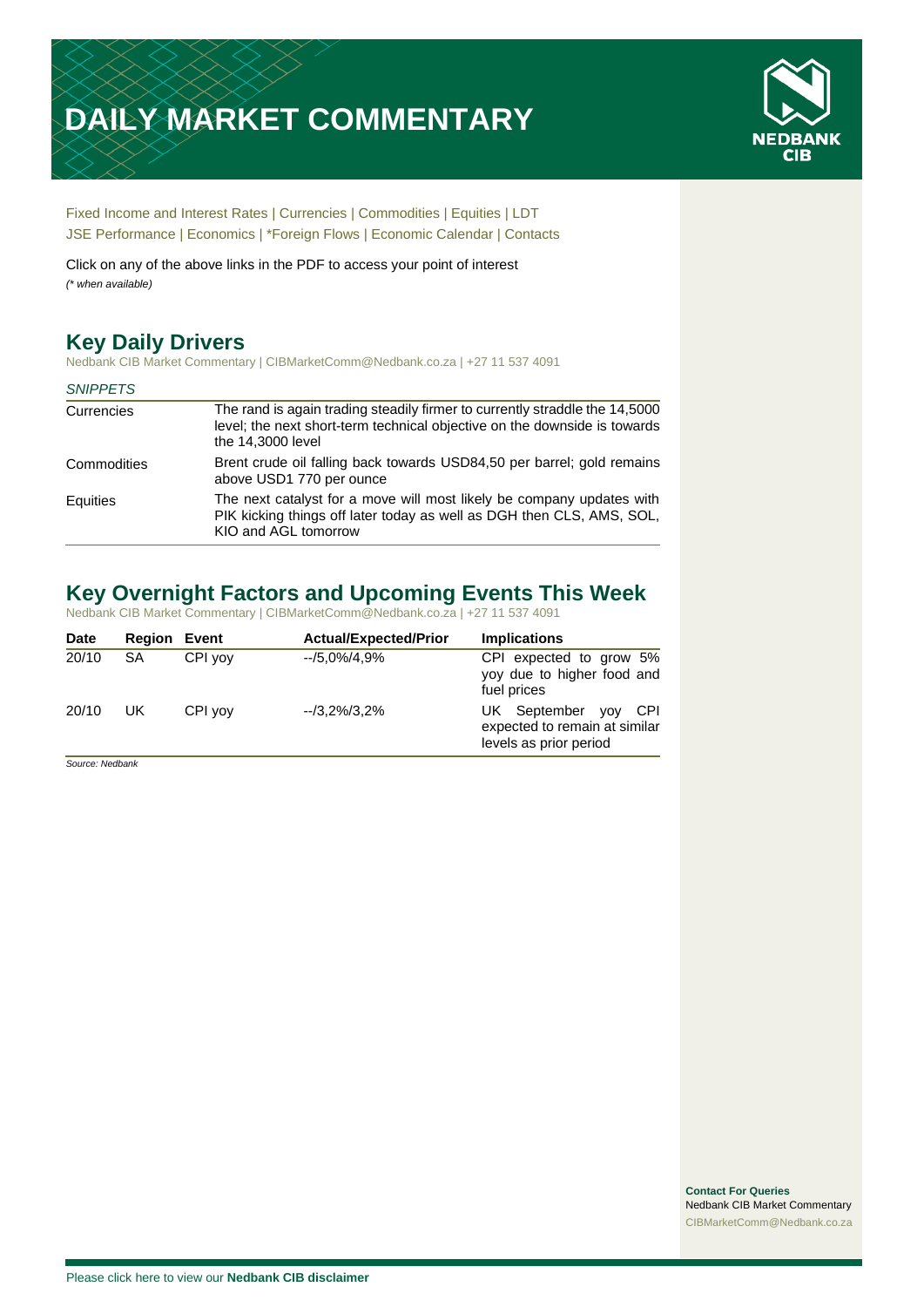## <span id="page-1-0"></span>**Fixed Income and Interest Rates**

Bond flow sales |+2711 535 4021 | Corporate Money Markets | +2711 535 4007 | Business Bank Money Markets | +2711 535 4006

| <b>Bonds</b>                  | Last price     | Δ<br>1d | Δ<br><b>MTD</b> | Δ<br><b>YTD</b> | Δ<br>12Month | <b>MTD</b> trend |
|-------------------------------|----------------|---------|-----------------|-----------------|--------------|------------------|
|                               | %              | bps     | bps             | bps             | bps          |                  |
| R2023-1,4 yrs                 | 5.39           | $-1,00$ | 25,60           | 87,50           | 108,40       | ۸                |
| R186-5,2 yrs                  | 7,92           | $-5,85$ | 32,45           | 125,45          | 89,35        | ۸                |
| R2030-8,3 yrs                 | 9,38           | $-8,15$ | 15,75           | 64,65           | 10,75        | φ                |
| R2048-26,4 yrs                | 10,71          | $-7,95$ | $-5,85$         | $-9,25$         | $-90,65$     | ψ                |
| <b>US 10 vr</b>               | 1,65           | 0,98    | 16,06           | 73,31           | 86,22        | φ                |
| <b>UK 10 yr</b>               | 1,17           | 3,30    | 14,70           | 97,20           | 100,00       | ۸                |
| German 10 yr                  | $-0,11$        | 4,20    | 9,30            | 46,30           | 52,20        | ۸                |
| Japan 10 yr                   | 0,10           | 0,70    | 2,30            | 7,40            | 7,30         | φ                |
|                               |                | Δ       | Δ               | Δ               | Δ            | <b>MTD</b> trend |
|                               |                |         |                 |                 |              |                  |
| <b>Money Market</b>           | Last price     | 1d      | <b>MTD</b>      | <b>YTD</b>      | 12Month      |                  |
|                               | $\frac{9}{20}$ | bps     | bps             | bps             | bps          |                  |
| SA repo rate                  | 3,50           | 0,00    | 0,00            | 0,00            | 0,00         | ۰                |
| SA prime rate                 | 7,00           | 0,00    | 0,00            | 0,00            | 0,00         | ♦                |
| SA CPI (MTD = previous month) | 4,90           |         | 30,00           | 180,00          | 180,00       | ۸                |
| SA 3m JIBAR                   | 3,68           | 0.00    | 0,80            | 4,10            | 34,10        | ۸                |
| SA 3m NCD                     | 3,68           | 0,00    | 0,00            | 5,00            | 32,50        | ٠                |
| SA 6m NCD                     | 4,33           | 0,00    | 12,50           | 45,00           | 96,25        | ۸                |
| SA 12m NCD                    | 5,21           | 3,75    | 28,75           | 113,75          | 173,75       | ۸                |
| US 3m LIBOR                   | 0,13           | 0,79    | 0,14            | $-10,69$        | $-8,69$      | ۸                |
| UK 3m LIBOR                   | 0,21           | 7,91    | 13,16           | 18,80           | 16,76        | ۸                |
| Japan 3m LIBOR                | $-0.09$        | $-0,10$ | $-0,65$         | $-0,32$         | 1,77         | ψ                |

| <b>FRAs and Swaps</b>            | Last price     | Δ<br>1d | Δ<br><b>MTD</b> | Δ<br><b>YTD</b> | Δ<br>12Month | <b>MTD</b> trend |
|----------------------------------|----------------|---------|-----------------|-----------------|--------------|------------------|
|                                  | $\frac{9}{20}$ | bps     | bps             | bps             | bps          |                  |
| 3X6 FRA                          | 4,15           | 0,00    | 24,50           | 84,00           | 104,50       | ۸                |
| 6X9 FRA                          | 4,84           | 0,00    | 4,00            | 3,00            | 4,00         | ۸                |
| 9X12 FRA                         | 5,24           | $-3,50$ | 49,00           | 191,50          | 213,50       | φ                |
| 18X21 FRA                        | 6,48           | 1,50    | 62,50           | 269,00          | 286,00       | φ                |
| SA 2yr Swap                      | 5,34           | $-0,70$ | 44,30           | 179,20          | 202,55       | ۸                |
| SA 3yr Swap                      | 5,86           | 0,40    | 44,90           | 195,40          | 210,40       | φ                |
| SA 5yr Swap                      | 6,59           | $-3,00$ | 37,40           | 184,00          | 174,50       | ۸                |
| SA 10yr Swap                     | 7,75           | 1,50    | 19,50           | 115,50          | 72,50        | φ                |
| SA 15yr Swap                     | 8,25           | $-3,00$ | 9,00            | 80,00           | 32,50        | ۸                |
|                                  |                |         |                 |                 |              |                  |
|                                  |                | Δ       | Δ               | Δ               | Δ            | <b>MTD</b> trend |
| <b>Spreads</b>                   | Last price     | 1d      | <b>MTD</b>      | <b>YTD</b>      | 12Month      |                  |
|                                  | %              | bps     | bps             | bps             | bps          |                  |
| 2v10v                            | $-2,41$        | $-2,20$ | 24,80           | 63,70           | 130,05       | φ                |
| 3v10y                            | $-1,89$        | $-1,10$ | 25,40           | 79,90           | 137,90       | ۸                |
| R2030-R2023                      | 3,99           | $-7,15$ | $-9,85$         | $-22,85$        | $-97,65$     | ψ                |
| R2048-R2030                      | 1,33           | 0,20    | $-21,60$        | $-73,90$        | $-101,40$    | ψ                |
| 5y-R2030                         | $-2,79$        | 5,15    | 21,65           | 119,35          | 163,75       | φ                |
| 10y-R2030                        | $-1,63$        | 9,65    | 3,75            | 50,85           | 61,75        |                  |
| 15y-R2030                        | $-1,13$        | 5,15    | $-6,75$         | 15,35           | 21,75        | ۸<br>ψ           |
| SA 5yr CDS spread - basis points | 208,00         |         | $-4,00$         | 0,00            | $-65,50$     | ψ                |

#### **US 10 Year Yield SA 10 Year Yield**



*Source: Bloomberg, Nedbank Source: Bloomberg, Nedbank*

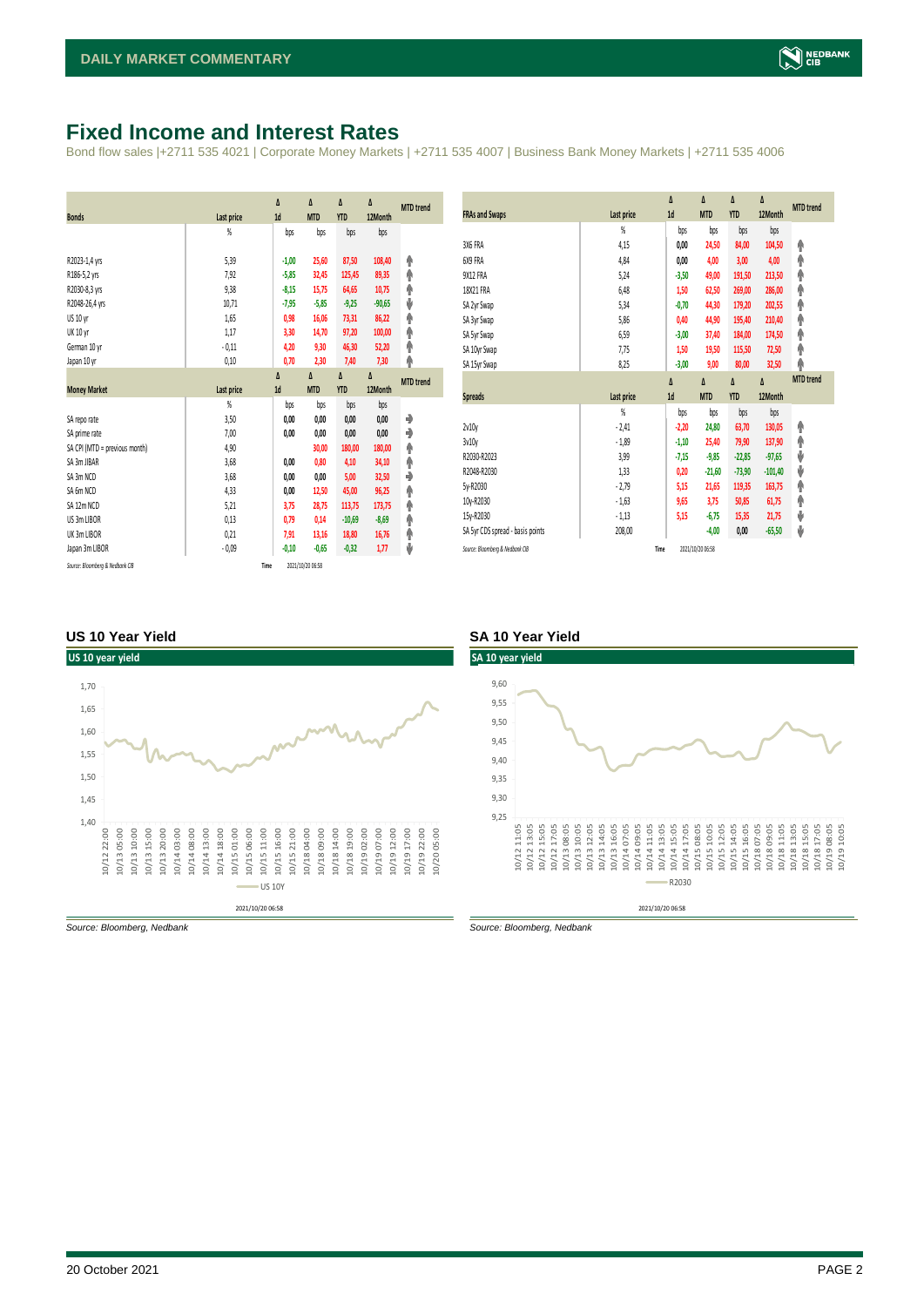

### <span id="page-2-0"></span>**Currencies**

Business Banking FX | +27 11 535 4003 | Corporate FX | +2711 535 4002 | Institutional FX | +011 535 4002

- On Tuesday, the local session opened with the rand trading around the 14,6200 level. Trading activity on the day was relatively limited, and the local unit again posted modest gains to reach a best level of 14,5400 by the time of the local close. In the overnight sessions, the rand traded marginally firmer, and it is currently trading at 14,5050, the EURZAR is trading at 16,8960 and the GBPZAR is currently at 20,0215.
- The international markets have continued trading within limited ranges over the course of the week thus far. The EURUSD this morning is currently trading at 1,1652, effectively unchanged from the same time yesterday. The GBPUSD is currently trading at 1,3806, which is the middle of yesterday's trading range. Gold, too, is trading unchanged from the same time yesterday at 1 774,65.
- Data releases scheduled for today: locally, we have CPI; from Europe, we have German PPI and the Eurozone current account; from the UK, we have CPI, PPI and house price index releases; and from the US, we have the release of the Fed's Beige Book, and various Fed representatives are scheduled to speak.
- The rand again traded resiliently, albeit in a low-volume and low-activity environment. Local focus today will be on the release of the CPI data and the possible effects on any SARB interest rate decision, as well as news relating to the local elections.

| <b>Majors</b>                   | Last price | $X\Delta$<br>$-1d$ | $X\Delta$<br><b>MTD</b> | $% \Delta$<br><b>YTD</b> | $% \Delta$<br>12Month | <b>MTD</b> trend | <b>USD trend</b>    |
|---------------------------------|------------|--------------------|-------------------------|--------------------------|-----------------------|------------------|---------------------|
| GBPUSD                          | 1.38       |                    | 2.49                    |                          | 6.66                  |                  | <b>USD</b> weakness |
|                                 |            | 0,09               |                         | 1,02                     |                       | ٠                |                     |
| <b>EURUSD</b>                   | 1,17       | 0,15               | 0,61                    | $-4,63$                  | $-1,45$               | ٠                | USD weakness        |
| <b>USDJPY</b>                   | 114,54     | 0.14               | 2.84                    | $-9,86$                  | 7,89                  | ٠                | USD strength        |
| <b>USDAUD</b>                   | 1,33       | $-0,33$            | $-3,62$                 | 2,59                     | $-6,01$               | ш                | USD weakness        |
|                                 |            | $X\Delta$          | $X\Delta$               | $% \Delta$               | $% \Delta$            | <b>MTD</b> trend | <b>ZAR trend</b>    |
| <b>Rand crosses</b>             | Last price | $-1d$              | <b>MTD</b>              | <b>YTD</b>               | 12Month               |                  |                     |
| <b>USDZAR</b>                   | 14,51      | $-0,15$            | $-3,88$                 | $-1,31$                  | $-13,63$              | v                | ZAR strength        |
| GBPZAR                          | 20,03      | $-0,02$            | $-1,36$                 | $-0,28$                  | $-6,52$               | v                | ZAR strength        |
| EURZAR                          | 16,90      | 0.02               | $-3,30$                 | $-6,22$                  | $-15,29$              | v                | ZAR strength        |
| AUDZAR                          | 10,88      | 0,18               | $-0,13$                 | $-3,93$                  | $-6,80$               | v                | ZAR strength        |
| ZARJPY                          | 7,90       | 0,26               | 6,52                    | 10,98                    | 18,91                 | ۵                | ZAR strength        |
|                                 |            | X <sub>A</sub>     | X <sub>A</sub>          | $%$ $\Lambda$            | %                     |                  |                     |
| <b>African FX</b>               | Last price | $-1d$              | <b>MTD</b>              | <b>YTD</b>               | 12Month               | <b>MTD</b> trend | ZAR trend           |
| ZARMWK (Malawian kwacha)        | 56.21      | $-0.34$            | 3.86                    | 6,60                     | 20.13                 | ۸                | ZAR strength        |
| ZARBWP (Botswana pula)          | 0.77       | 0.17               | 2.11                    | 4,09                     | 9.47                  | ٠                | ZAR strength        |
| ZARKES (Kenyan shilling)        | 7,64       | 1,09               | 3,93                    | 2,73                     | 13,51                 | ٨                | ZAR strength        |
| ZARMUR (Mauritian rupee)        | 2,95       | $-0,37$            | 4.14                    | 8,29                     | 17,82                 | ٠                | ZAR strength        |
| ZARNGN (Nigerian naira)         | 28,46      | $-0.02$            | 3,85                    | 4,86                     | 18,39                 | ٨                | ZAR strength        |
| ZARGHS (Ghanian cedi)           | 0,42       | 0.17               | 4.09                    | 4,54                     | 15.56                 | Φ                | ZAR strength        |
| ZARZMW (Zambian kwacha)         | 1,17       | 0,16               | 5.02                    | $-22.70$                 | $-4,56$               | φ                | ZAR strength        |
| ZARMZN (Mozambican metical)     | 4,40       | $-0,13$            | 4,05                    | $-15,87$                 | $-0,51$               | ۵                | ZAR strength        |
|                                 |            | X <sub>A</sub>     | X <sub>A</sub>          | $% \Delta$               | $% \Delta$            | <b>MTD</b> trend |                     |
| <b>Emerging Market FX</b>       | Last price | $-1d$              | <b>MTD</b>              | <b>YTD</b>               | 12Month               |                  | <b>USD trend</b>    |
| <b>USDBRL</b> (Brazilian Real)  | 5,58       | 1,30               | 2.54                    | 6,91                     | $-0,46$               | ÷                | USD strength        |
| USDTRY (Turkish Lira)           | 9,30       | $-0,02$            | 4.36                    | 19,99                    | 15,41                 | ٠                | USD strength        |
| <b>USDMXN (Mexican Peso)</b>    | 20,22      | $-0.14$            | $-2.08$                 | 1,51                     | $-4,46$               | v                | USD weakness        |
| <b>USDINR</b> (Indian Rupee)    | 75,11      | $-0,32$            | 1,15                    | 2,72                     | 2,18                  | ۸                | USD strength        |
| <b>USDRUB (Russian Ruble)</b>   | 70.88      | $-0.59$            | $-2.64$                 | $-4,98$                  | $-9,56$               | ė                | <b>USD</b> weakness |
| Source: Bloomberg & Nedbank CIB |            | Time               | 2021/10/20 06:58        |                          |                       |                  |                     |

• Possible trading range for the rand today: 14,3000 to 14,7000

*\*Please note that the sign on the % change reflects the change on the headline number. The narrative indicates the trend direction over the month. For trade in any of these currencies, contact our FX dealing desks*



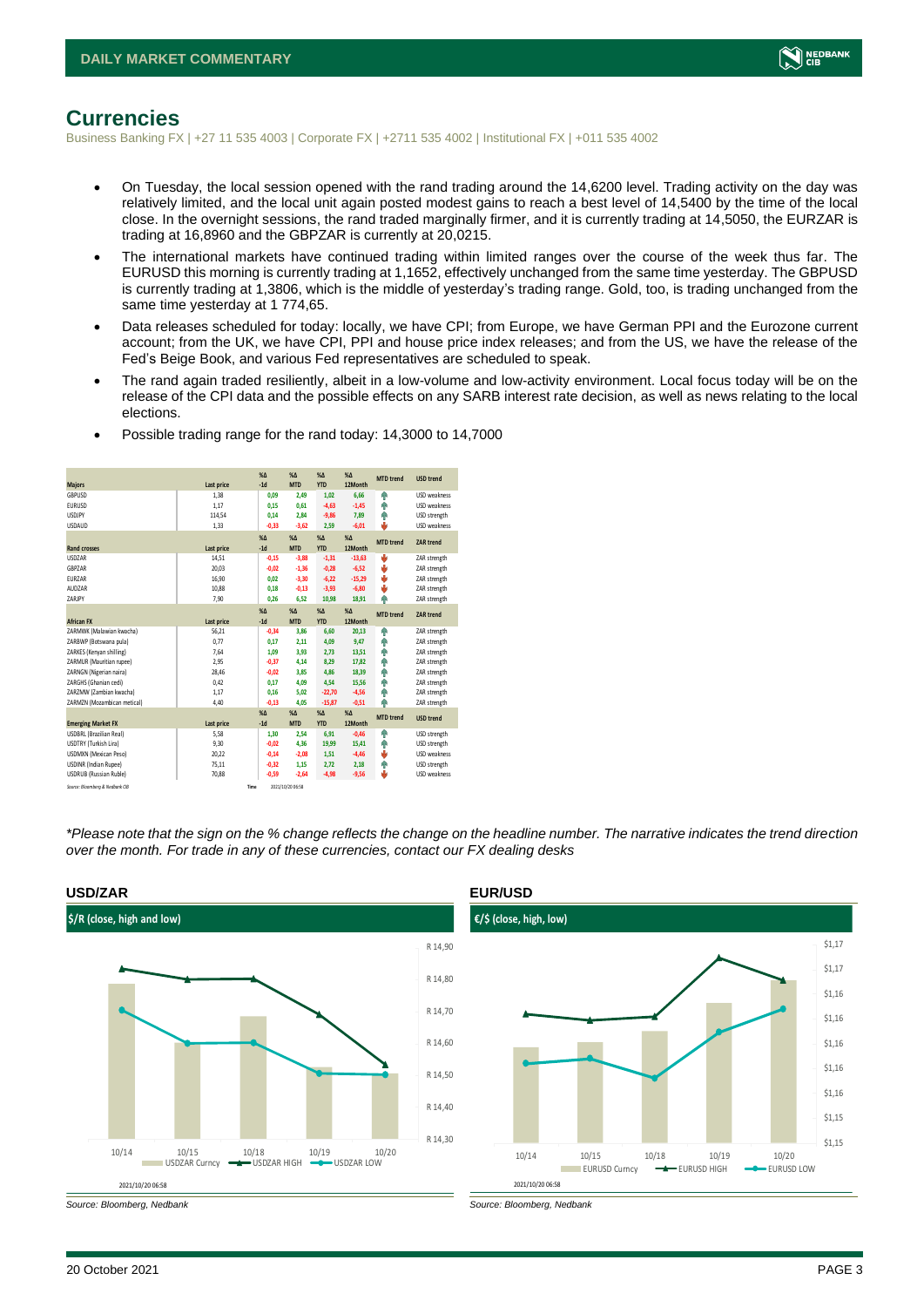## <span id="page-3-0"></span>**Commodities**

Nedbank CIB Market Commentary | CIBMarketComm@Nedbank.co.za | +27 11 537 4091| +27 11 535 4038

• Benchmark crude oil prices are better offered with Brent crude oil falling back towards USD84,50 per barrel. In rand terms, Brent crude oil still remains near R1 230 per barrel. Gold remains above USD1 770 per ounce, but PGMs are better offered, with palladium trading back below USD2 100 per ounce.

| <b>Commodities</b>              | Last price | $%$ $\Delta$<br>$-1d$ | %Δ<br><b>MTD</b> | $%$ $\Delta$<br><b>YTD</b> | $%$ $\Delta$<br>12Month | <b>MTD</b> trend |
|---------------------------------|------------|-----------------------|------------------|----------------------------|-------------------------|------------------|
| Brent near future (\$)          | 84,67      | $-0,48$               | 7,83             | 63,46                      | 96,18                   | Ĥ                |
| WTI crude (\$)                  | 82,46      | $-0,60$               | 9,90             | 69,95                      | 98,89                   | Ĥ                |
| Gold spot (\$)                  | 1774,20    | 0,28                  | 0,98             | $-6,54$                    | $-6,96$                 | f                |
| Platinum spot (\$)              | 1 042,56   | $-0.09$               | 7,77             | $-2,76$                    | 19,04                   | Ŵ                |
| SA white maize spot (R)         | 3 176,00   | $-0,75$               | $-4,65$          | $-4,25$                    | $-14,49$                | W                |
| Source: Bloomberg & Nedbank CIB |            | Time                  | 2021/10/20 06:58 |                            |                         |                  |



*Source: Bloomberg, Nedbank*



#### **Platinum vs. Gold Brent Crude vs. West Texas Intermediate**



*Source: Bloomberg, Nedbank Source: Bloomberg, Nedbank*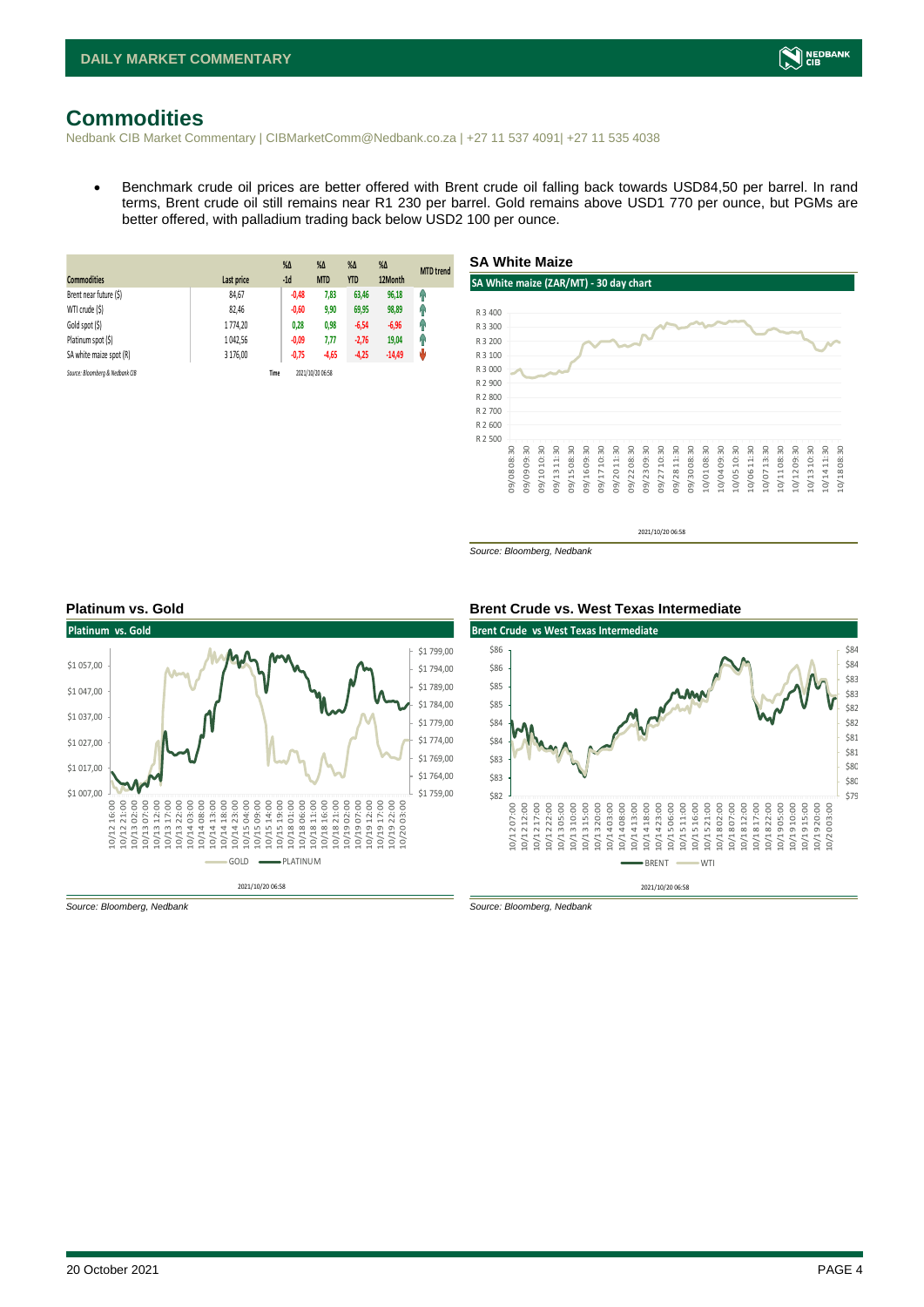## <span id="page-4-0"></span>**Equities**

Cash equities | +2711 535 4030/31

### **South Africa**

• Top40 -0,05%; super-quiet day locally – volumes subdued; global +ve US corporate earnings boost sentiment…81% beat on SPX. Industrial mMterials -2,05%; led by GLN -4,11% on headlines that China is looking to regulate the coal market; EXX - 2,3%. Retailers +0,87%; relative O/P on the day with TFG +3,9% leading the charge; banks -0,58% remain better offered U/P All Share.. MTN -2,3%; speculated to be in advanced talks with American Towers & IHS Holdings +ve development worth R6,50/share.

#### **UK/Europe**

• European markets rose despite rising concerns on inflation globally as positive earnings boosted sentiment. The European Stoxx 50 was up 0,37%. The UK's FTSE 100 gained 0,19%, Germany's DAX retreated 0,27% and France's CAC 40 declined 0,05%.

#### **USA**

The S&P 500 closed near record and session highs as corporate earnings continue to surprise with 82,47%, beating consensus estimates on earnings of the 57 companies that have reported thus far, the latest of which are the likes of Netflix, which saw increased subscriber numbers, Johnson & Johnson and Proctor & Gamble to mention a few. Healthcare +1,31%, utilities +1,26% and energy +1,15% indices led the move higher on the day as the S&P 500 eventually posted a 0,74% gain.

### **Asia**

• Over in the East, tech stocks are rallying in Hong Kong with the likes of the Alibaba Group jumping 8% and Tencent advancing 2,40%, this as investors surmise that the tech crackdown has passed the worst as authorities seemingly shift focus to other industries. The central bank also boosted short-term liquidity, held loan prime rates steady and set a weaker-than-expected yuan reference rate in a sign of discomfort over currency strength, this as home prices slid for the first time in six years. In the land of the rising sun, exports rose 13% and imports 38,6% for the month of September, both beating consensus forecasts. The Nikkei is up 0,28%, with carmakers trading marginally higher, while steel/materials companies saw declines. Commodity prices are mixed, with energy lower as oil pulls back 0,54%, after API data showed US crude stockpiles gained by 3,29bn barrels last week, exceeding consensus for 2m.

|                                 |              | $\%$          | $\%$ $\Delta$    | $\%$          | $\%$ $\Delta$ | 2020        | <b>MTD</b> trend |
|---------------------------------|--------------|---------------|------------------|---------------|---------------|-------------|------------------|
| <b>Developed Markets</b>        | Last price   | $-1d$         | <b>MTD</b>       | <b>YTD</b>    | 12Month       | Performance |                  |
| Dow Jones                       | 35 457.31    | 0.56          | 4.77             | 15,85         | 25,25         | 22,34       | ٨                |
| Nasdao                          | 15 129,09    | 0,71          | 4,71             | 17,39         | 31,37         | 35,23       | ٨                |
| S&P 500                         | 4519.63      | 0.74          | 4.92             | 20,33         | 31,27         | 28,88       | Α                |
| DJ Eurostoxx 50                 | 4 1 6 6, 8 3 | 0,37          | 2,93             | 17,29         | 29,09         | 25,12       | Ą                |
| DAX                             | 15 515,83    | 0,27          | 1,67             | 13,10         | 21,82         | 25,22       | ٨                |
| CAC                             | 6 6 6 9, 8 5 | $-0.05$       | 2.30             | 20,15         | 35,31         | 26,46       | Ĥ                |
| <b>FTSE</b>                     | 7217,53      | 0,19          | 1,85             | 11, 72        | 22,55         | 12,00       | Λ                |
| ASX200                          | 7429,50      | 0,74          | 1,33             | 12,79         | 20,13         | 13,38       | ٨                |
| Nikkei 225                      | 29 309,63    | 0,32          | $-0,49$          | 6,80          | 24,37         | 20,93       | V                |
| MSCI World                      | 3 136,19     | 0,71          | 4,31             | 16,59         | 29,45         | 25,19       | ٨                |
|                                 |              | $\%$          | $\%$ $\Delta$    | $\%$ $\Delta$ | $\%$ $\Delta$ | 2020        | <b>MTD</b> trend |
| <b>Emerging Markets</b>         | Last price   | $-1d$         | <b>MTD</b>       | <b>YTD</b>    | 12Month       | Performance |                  |
| Hang Seng                       | 26 125,96    | 1,31          | 6,31             | $-4,06$       | 6,33          | 9,07        | ٨                |
| Shanghai                        | 3594,38      | 0,03          | 0,73             | 3,49          | 8,00          | 23,72       | Α                |
| Brazil Bovespa                  | 110 672.80   | $-3,28$       | $-0.28$          | $-7,01$       | 10,08         | 27,07       | V                |
| India - NSE                     | 61 832,33    | 0,19          | 4,58             | 29,49         | 52,51         | 14,38       | Λ                |
| Russia Micex                    | 4276,26      | 0,66          | 4,21             | 30,02         | 52,56         | 28,21       | ٨                |
| <b>MSCI Emerging</b>            | 1294,57      | 0.90          | 3,31             | 0,26          | 14,17         | 15,38       | ٨                |
|                                 |              | $\%$ $\Delta$ | $\%$ $\Delta$    | $\%$ $\Delta$ | $\%$          | 2020        |                  |
| <b>SA Indices</b>               | Last price   | $-1d$         | <b>MTD</b>       | <b>YTD</b>    | 12Month       | Performance | <b>MTD</b> trend |
| JSE All Share                   | 66 776.15    | $-0.02$       | 3.88             | 12,40         | 20.81         | 8,24        | ٨                |
| Top 40                          | 60 190,06    | $-0.05$       | 4,02             | 10,69         | 18,36         | 8,75        | ٨                |
| Resi 10                         | 63 288,13    | $-0,53$       | 8.96             | 9,92          | 17,66         | 20,01       | Α                |
| Indi 25                         | 84 981.36    | 0.57          | 3.67             | 9,09          | 12,46         | 8,82        | Ĥ                |
| Fini 15                         | 14 021.80    | $-0,36$       | $-4.11$          | 16,26         | 40,83         | $-4,30$     | V                |
| Source: Bloomberg & Nedbank CIB |              | Time          | 2021/10/20 06:58 |               |               |             |                  |





*Source: Bloomberg, Nedbank*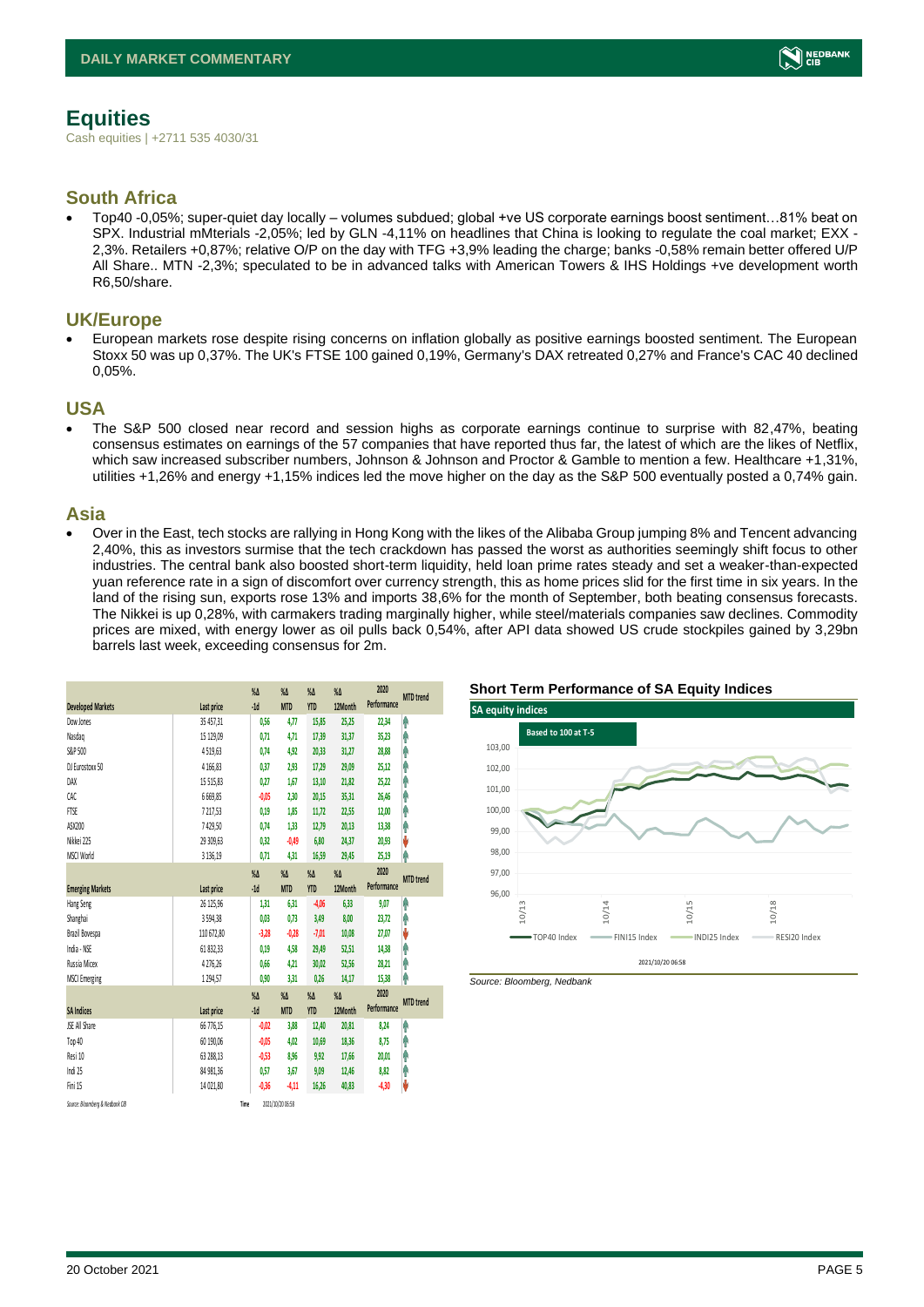## <span id="page-5-0"></span>**Last Day To Trade**

Susan Correia | Scorreia@Nedbankcapital.co.za | +27 11 295 8227

| <b>SHARE CODE</b>      | <b>SHARE NAME</b>                 | <b>DIVIDEND / INTEREST RATE</b>                        |
|------------------------|-----------------------------------|--------------------------------------------------------|
| <b>26 October 2021</b> |                                   |                                                        |
| <b>BAWP</b>            | Barloworld Ltd 6% Pref            | dividend @ 6cps                                        |
| <b>CAT</b>             | Caxton CTP Publish & Printers Ltd | dividend @ 50cps                                       |
| <b>CATP</b>            | Caxton CTP Publish 6% Pref        | dividend @ 410cps                                      |
| <b>ETO</b>             | Etion Ltd                         | dividend @ 33cps                                       |
| <b>HMN</b>             | Hammerson Plc                     | dividend @ 4.024240cps or 6.080933241 new per 100 held |
|                        |                                   |                                                        |
| <b>KST</b>             | <b>PSG Konsult Ltd</b>            | dividend $@$ 10cps                                     |
| <b>NRL</b>             | Newpark REIT Ltd                  | dividend $@$ 21.663240cps                              |
| <b>RCL</b>             | <b>RCL Foods Ltd</b>              | dividend @ 30cps                                       |

*Source: JSE*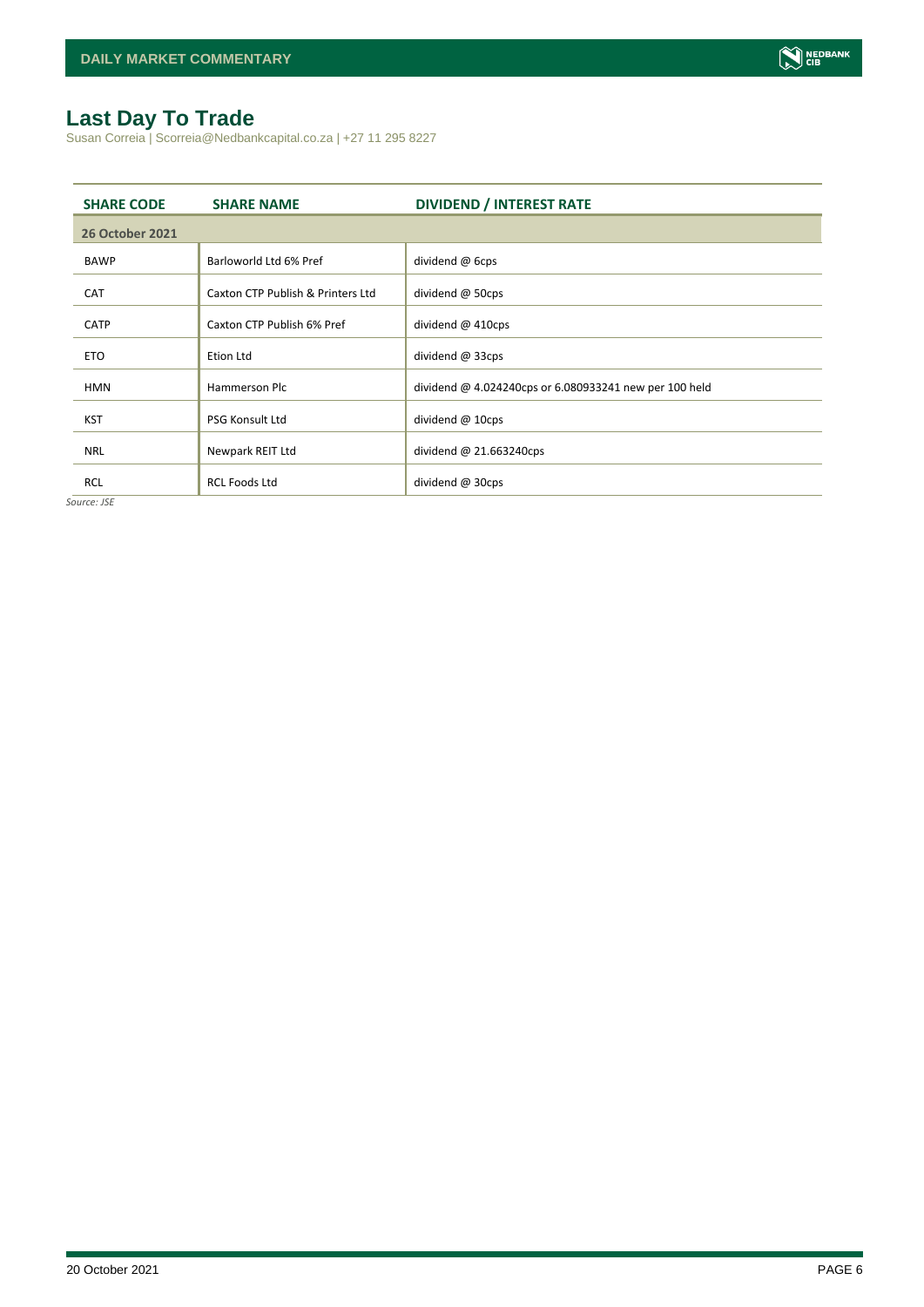## <span id="page-6-0"></span>**JSE Performance**

Nedbank CIB Market Commentary | CIBMarketComm@Nedbank.co.za | +27 11 537 4091

|                                    |            | $\%$ $\Delta$ | %Δ         | %Δ         | %Δ       | 2020        | <b>MTD</b> trend |
|------------------------------------|------------|---------------|------------|------------|----------|-------------|------------------|
| <b>Top40 constituents</b>          | Last price | $-1d$         | <b>MTD</b> | <b>YTD</b> | 12Month  | Performance |                  |
| ABG: Absa Group Ltd                | 143,21     | $-1,40$       | $-6,20$    | 19,48      | 57,63    | $-19,72$    | V                |
| AGL: Anglo American Plc            | 566,60     | $-0,75$       | 6,33       | 19,47      | 36,92    | 21,60       | φ                |
| AMS: Anglo American Platinum Ltd   | 1600,00    | 0,67          | 22,66      | 17,98      | 21,70    | 10,39       | φ                |
| ANG: Anglogold Ashanti Ltd         | 270,56     | $-1,06$       | 13,81      | $-21,01$   | $-36,97$ | 8,22        | φ                |
| APN : Aspen Pharmacare Holdings Lt | 244,90     | 0,78          | $-9,61$    | 95,34      | 129,37   | 5,16        | V                |
| BHP: Bhp Group Plc                 | 402,74     | 0,31          | 5,66       | 3,52       | 16,50    | 17,98       | φ                |
| BID: Bid Corp Ltd                  | 331,99     | 1,69          | 2,91       | 26,22      | 40,97    | $-20,34$    | φ                |
| BTI: British American Tobacco Plc  | 519,97     | $-0,20$       | $-1,93$    | $-4,67$    | $-7,26$  | $-8,69$     | V                |
| BVT: Bidvest Group Ltd             | 188,85     | $-1,03$       | $-3,65$    | 20,27      | 39,89    | $-23,32$    | V                |
| CFR : Financiere Richemont-Dep Rec | 172,00     | $-0,73$       | 10,58      | 31,20      | 48,17    | 19,69       | φ                |
| CLS : Clicks Group Ltd             | 280,00     | 0,06          | 0,83       | 10,82      | 18,45    | $-1,53$     | φ                |
| CPI : Capitec Bank Holdings Ltd    | 1720,00    | 1,09          | $-5,45$    | 20,06      | 51,88    | $-0,94$     | ψ                |
| DSY: Discovery Ltd                 | 136,39     | 0,38          | $-0,36$    | $-11,17$   | 11,51    | 27,28       | V                |
| EXX : Exxaro Resources Ltd         | 168,93     | $-2,30$       | 4,91       | 25,78      | 32,52    | 5,92        | φ                |
| FSR: Firstrand Ltd                 | 58,44      | $-1,12$       | $-9,41$    | 14,50      | 49,12    | $-18,73$    | ψ                |
| GFI: Gold Fields Ltd               | 137,16     | 0,01          | 11,26      | $-0,30$    | $-31,94$ | 43,50       | φ                |
| GLN : Glencore Plc                 | 75,88      | $-4,11$       | 6,63       | 68,17      | 116,89   | 7,95        | φ                |
| GRT : Growthpoint Properties Ltd   | 13,99      | 0,36          | $-2,17$    | 11,30      | 23,26    | $-43,15$    | ♦                |
| IMP : Impala Platinum Holdings Ltd | 221,55     | $-0,20$       | 29,06      | 9,73       | 27,06    | 40,68       | φ                |
| INL: Investec Ltd                  | 67,99      | $-0,23$       | 3,88       | 85,56      | 106,03   | $-37,83$    | φ                |
| INP: Invested Plc                  | 67,16      | $-1,18$       | 3,87       | 78,38      | 104,01   | $-42,72$    | Λ                |
| MCG: Multichoice Group Ltd         | 123,69     | 0,44          | 8,34       | $-7,69$    | $-1,53$  | 0,00        | φ                |
| MNP: Mondi Plc                     | 356,17     | $-0,64$       | $-3,79$    | 3,80       | 3,59     | 5,16        | ψ                |
| MRP : Mr Price Group Ltd           | 205,33     | $-0,24$       | 2,04       | 20,32      | 56,74    | $-6,49$     | φ                |
| MTN: Mtn Group Ltd                 | 136,72     | $-2,34$       | $-3,28$    | 127,15     | 147,73   | $-27,03$    | ψ                |
| NED : Nedbank Group Ltd            | 177,10     | $-1,02$       | 1,17       | 36,78      | 78,55    | $-39,58$    | φ                |
| NPH : Northam Platinum Holdings Lt | 227,00     | 0,00          | 26,59      | 8,34       | 18,82    | 69,50       | φ                |
| NPN : Naspers Ltd-N Shs            | 2635,00    | 3,29          | 5,71       | $-12,73$   | $-15,68$ | 31,80       | φ                |
| NRP : Nepi Rockcastle Plc          | 102,31     | 0,06          | $-2,13$    | 9,42       | 52,25    | $-21,25$    | V                |
| OMU: Old Mutual Ltd                | 15,92      | $-0,13$       | $-3,92$    | 33,89      | 55,93    | $-39,52$    | ψ                |
| PRX: Prosus Nv                     | 1 289,91   | 2,70          | 7,40       | $-19,69$   | $-19,84$ | 52,39       | φ                |
| REM : Remgro Ltd                   | 135,60     | $-1,14$       | $-0,18$    | 40,96      | 45,60    | $-32,51$    | V                |
| RNI : Reinet Investments Sca       | 281,72     | $-1,29$       | $-0,49$    | 2,22       | 4,21     | $-0,68$     | ♦                |
| SBK: Standard Bank Group Ltd       | 137,61     | $-0,28$       | $-3,89$    | 8,29       | 25,31    | $-24,50$    | ψ                |
| SHP: Shoprite Holdings Ltd         | 183,94     | 0,71          | 2,90       | 31,39      | 33,71    | 11,18       | φ                |
| SLM : Sanlam Ltd                   | 62,03      | 0,65          | $-2,96$    | 5,58       | 25,34    | $-25,73$    | ψ                |
| SOL: Sasol Ltd                     | 268,00     | $-3,89$       | $-6,11$    | 100,10     | 174,14   | $-55,87$    | ψ                |
| SPP: Spar Group Limited/The        | 193,36     | $-0,17$       | $-1,56$    | 2,02       | 7,73     | $-4,04$     | ψ                |
| SSW : Sibanye Stillwater Ltd       | 55,05      | $-0,49$       | 18,34      | $-8,25$    | 10,85    | 67,18       | Ĥ                |
| VOD: Vodacom Group Ltd             | 137,34     | $-0,99$       | $-4,65$    | 10,41      | 12,34    | 7,88        | ψ                |
| WHL: Woolworths Holdings Ltd       | 56,63      | 0,02          | $-4,11$    | 43,22      | 60,38    | $-18,64$    | V                |
|                                    |            |               |            |            |          |             |                  |

 $Source: Bloomberg & Nedbank *CB*$ 

Time 2021/10/20 06:58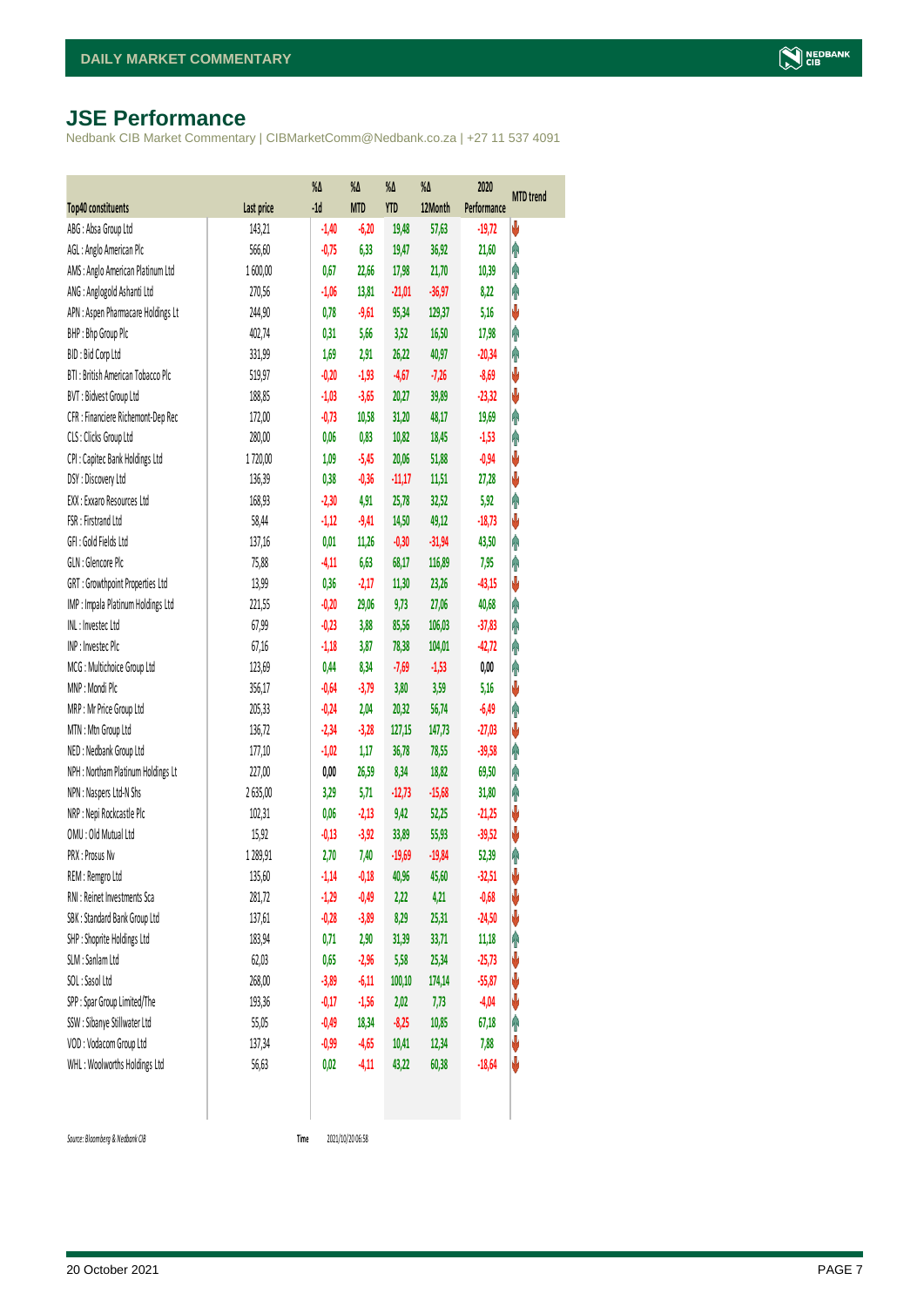## <span id="page-7-0"></span>**Economic Calendar**

Nedbank CIB Market Commentary | CIBMarketComm@Nedbank.co.za | +27 11 537 4091

|                          | Country | Event                                | Period           | Survey      | Actual                   | Prior       | Revised     |
|--------------------------|---------|--------------------------------------|------------------|-------------|--------------------------|-------------|-------------|
| 19-October               |         |                                      |                  |             |                          |             |             |
| 02:30 PM                 | US      | <b>Building Permits MoM</b>          | <b>SEP</b>       | $-2,38%$    | $-7,70%$                 | 6,00%       | 5,60%       |
| 02:30 PM                 | US      | Housing Starts MoM                   | SEP              | 0,00%       | $-1,60%$                 | 3,90%       | 1,20%       |
| 02:30 PM                 | US      | <b>Building Permits</b>              | <b>SEP</b>       | 1680k       | 1589k                    | 1728k       | 1721k       |
| 02:30 PM                 | US      | <b>Housing Starts</b>                | SEP              | 1615k       | 1555k                    | 1615k       | 1580k       |
| 20-October               |         |                                      |                  |             |                          |             |             |
| 01:50 AM                 | JN      | Imports YoY                          | SEP              | 34,60%      | 38,60%                   | 44,70%      |             |
| 01:50 AM                 | JN      | Trade Balance Adjusted               | SEP              | JPY -586,4b | JPY -624,8b              | JPY -271,8b | JPY -336,7b |
| 01:50 AM                 | JN      | Exports YoY                          | <b>SEP</b>       | 10,45%      | 13,00%                   | 26,20%      |             |
| 08:00 AM                 | GE      | PPI YoY                              | <b>SEP</b>       | 12,80%      |                          | 12,00%      |             |
| 08:00 AM                 | UK      | <b>CPI YoY</b>                       | <b>SEP</b>       | 3,20%       |                          | 3,20%       |             |
| 10:00 AM                 | SA      | <b>CPI YoY</b>                       | <b>SEP</b>       | 5,00%       |                          | 4,90%       |             |
| 10:00 AM                 | EC      | <b>ECB Current Account SA</b>        | AUG              |             |                          | EUR 21,6b   |             |
| 11:00 AM                 | EC      | CPI Core YoY                         | SEP <sub>F</sub> | 1,90%       |                          | 1,90%       |             |
| 11:00 AM                 | EC      | CPI YoY                              | SEP <sub>F</sub> | 3,40%       |                          | 3,00%       |             |
| 21-October               |         |                                      |                  |             |                          |             |             |
| 08:00 AM                 | UK      | PSNB ex Banking Groups               | SEP              | GBP 22,5b   | $\overline{a}$           | GBP 20,0b   |             |
| 11:00 AM                 | EC      | Govt Debt/GDP Ratio                  | 2020             |             | $\overline{a}$           | 98,00%      |             |
| 02:30 PM                 | US      | Philadelphia Fed Business Outlook    | OCT              | 25,0        |                          | 30,7        |             |
| 04:00 PM                 | EC      | Consumer Confidence                  | OCT A            | $-5,00$     |                          | $-4,00$     |             |
| 04:00 PM                 | US      | Leading Index                        | SEP              | 0,40%       |                          | 0,90%       |             |
| 04:00 PM                 | US      | <b>Existing Home Sales</b>           | SEP              | 6,09m       | $\overline{a}$           | 5,88m       |             |
| 04:00 PM                 | US      | Existing Home Sales MoM              | <b>SEP</b>       | 3,61%       |                          | $-2,00\%$   |             |
| 22-October               |         |                                      |                  |             |                          |             |             |
| 01:30 AM                 | JN      | Natl CPI YoY                         | SEP              | 0,20%       | $\overline{\phantom{a}}$ | $-0,40%$    |             |
| 02:30 AM                 | JN      | Nikkei Japan PMI Mfg                 | OCT <sub>P</sub> |             |                          | 51,5        |             |
| 08:00 AM                 | UK      | Retail Sales Inc Auto Fuel YoY       | SEP              | $-0,40%$    |                          | 0,00%       |             |
| 09:30 AM                 | GE      | Markit Germany Services PMI          | OCT <sub>P</sub> | 55,2        |                          | 56,2        |             |
| 09:30 AM                 | GE      | Markit/BME Germany Manufacturing PMI | OCT <sub>P</sub> | 56,5        |                          | 58,4        |             |
| 10:00 AM                 | EC      | Markit Eurozone Services PMI         | OCT <sub>P</sub> | 55,4        |                          | 56,4        |             |
| 10:00 AM                 | EC      | Markit Eurozone Manufacturing PMI    | OCT <sub>P</sub> | 57,0        |                          | 58,6        |             |
| 10:30 AM                 | UK      | Markit/CIPS UK Services PMI          | OCT <sub>P</sub> | 54,5        |                          | 55,4        |             |
| 10:30 AM                 | UK      | Markit UK PMI Manufacturing SA       | OCT <sub>P</sub> | 56,0        |                          | 57,1        |             |
| 03:45 PM                 | US      | Markit US Services PMI               | OCT P            | 55,2        |                          | 54,9        |             |
| 03:45 PM                 | US      | Markit US Manufacturing PMI          | OCT P            | 60,5        |                          | 60,7        |             |
|                          |         |                                      |                  |             |                          |             |             |
| <b>Source: Bloomberg</b> |         | 2021/10/20 06:58                     |                  |             |                          |             |             |